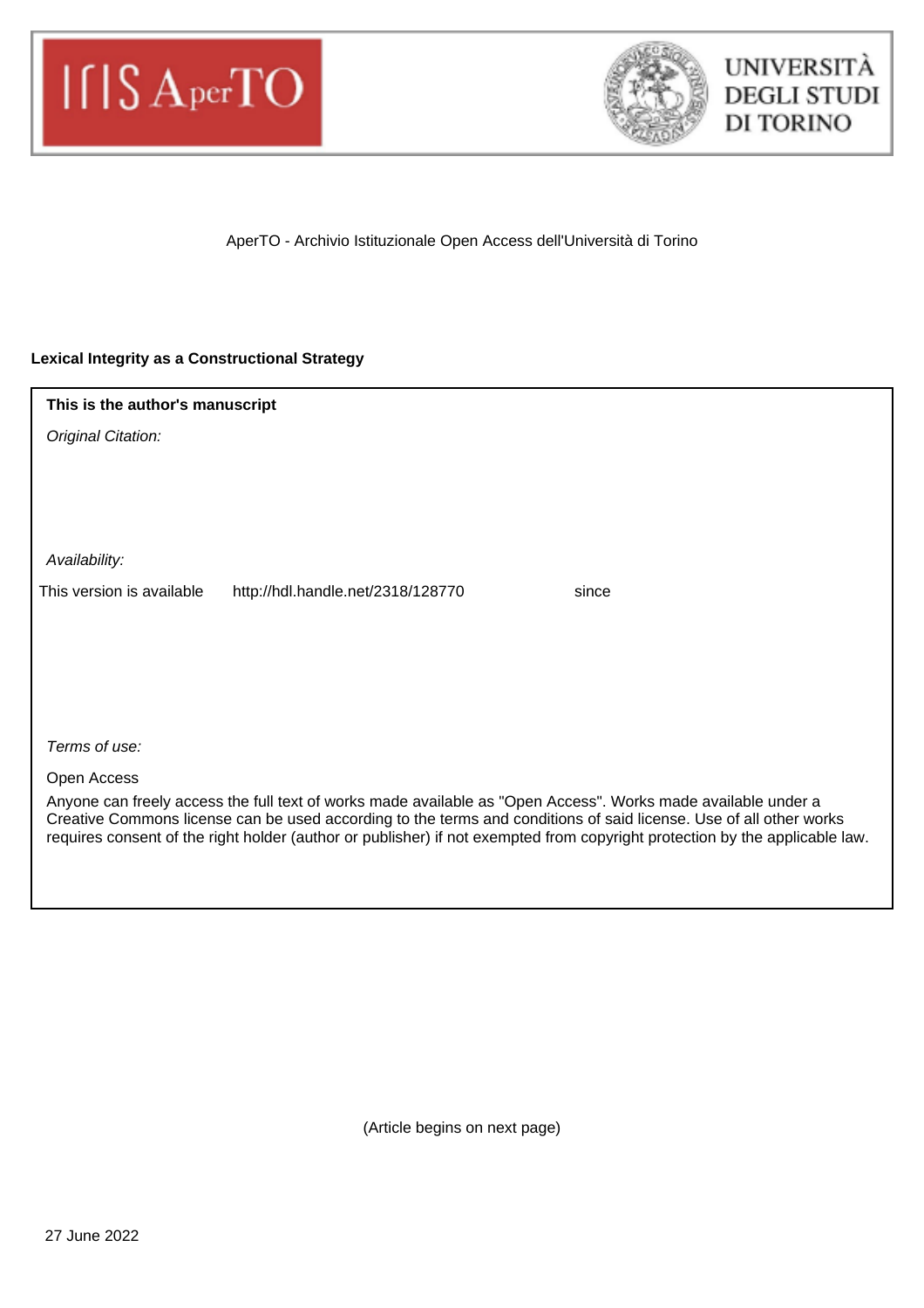# LIVIO GAETA\*

# 1. INTRODUCTION

What is the input of word formation? As basic as this question may appear, a clear answer is still missing. Not only that: Depending on the answer, the very existence of morphology as an autonomous component of language has been challenged. In this sense, the Lexical Integrity Hypothesis (cf. Bresnan and Mchombo 1995) as well as the No Phrase Constraint (cf. Botha 1983) are complementary principles watching over the autonomy of morphology from other components, and specifically syntax. Both principles have been strongly criticized and even rejected as empirically inadequate.1 It is not my concern to enter into details here; for the sake of the following discussion, my only interest is to emphasize the 'spirit' underlying both of them, namely their watchdog function against any intrusion of syntax into (lexical) morphology.

 Those who want to deny any autonomy to morphology usually draw attention to two kinds of examples showing that morphology can be directly fed by syntax, and accordingly no kind of lexical integrity can be seriously defended. Therefore, morphology as a theoretical construct is supposed to lack any conceptual density and can be reduced to more general properties of the language faculty (cf. Lieber 1992:21). The first set of examples comes from incorporation, where it can be shown that lexical stuff and syntactic structures are so intertwined that the basic notion of lexical word gives up much of its sense (cf. Baker 1988 vs. Mithun 1984). Against the reductionist approach adopted by those who favor a syntactic treatment of noun incorporation, one can object that a thoroughly syntactic analysis cannot cope with «the fact that apparently syntactic construcions frequently become highly lexicalized as languages develop. At some point, then, these syntactic processes have to enter the lexicon, so why not assume that such processes, where mediated morphologically, are given a single level at which they are represented, namely the morphological component or the lexicon?» (Spencer 1993: 304).

 This line of thought can be nicely combined with similar observations by Carstairs-McCarthy (2005), who shows that what determines the relative well-formedness of an English phrasal compound like *defective component problem* with respect to *?expensive component problem* has to do with

LINGUE E LINGUAGGIO V.1 (2006) 1–16

1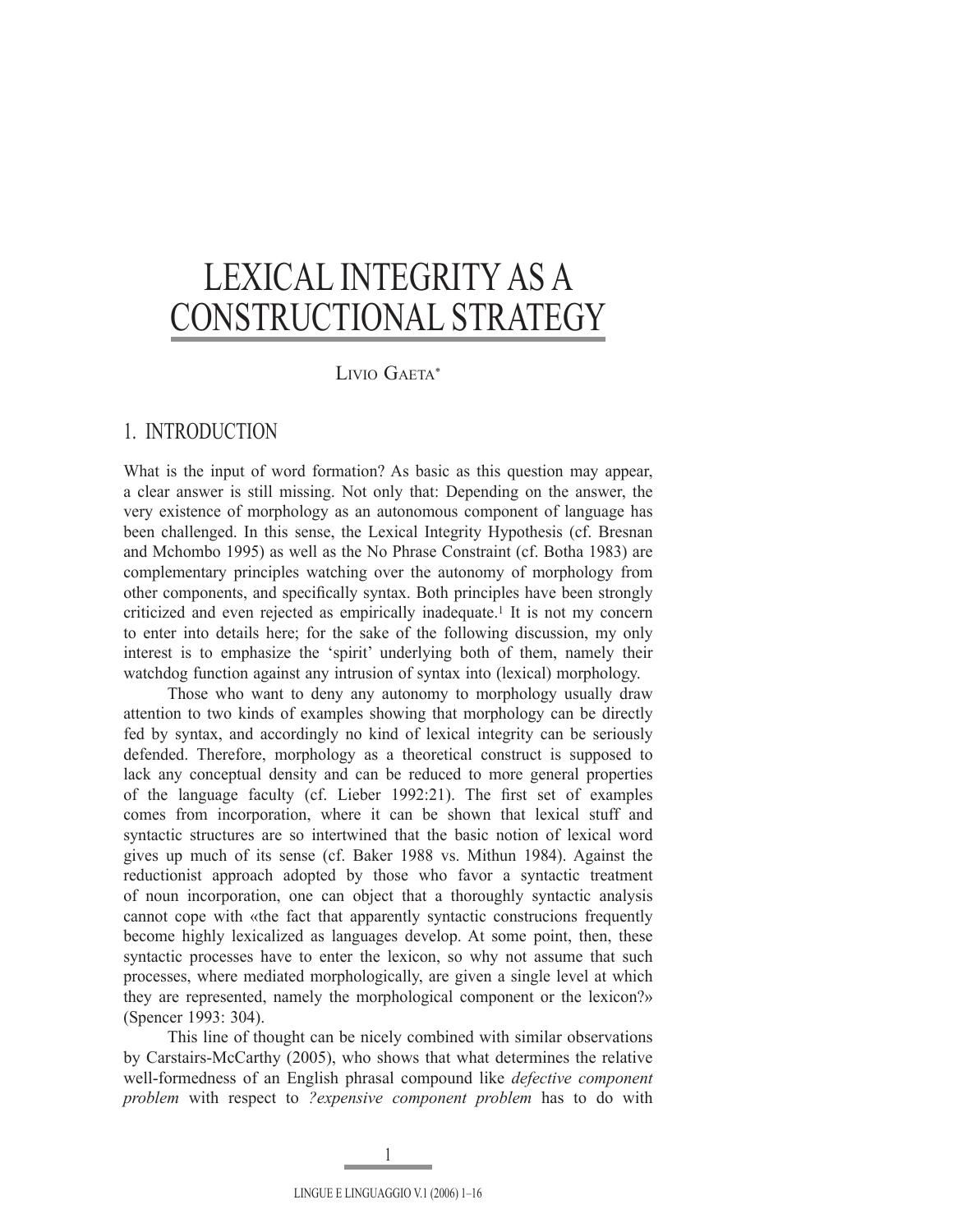whether or not one of its elements is a lexical item, in the sense of being institutionalised and stored as a whole. In this example the phrase *defective component* is lexicalized as a cliché, whereas *expensive component* is not, notwithstanding their text frequencies which are quite similar, at least relying on a Google query.

 By mentioning phrasal compounds we touched upon the second argument generally used against lexical integrity, because they display any kind of inflected (i.e. syntactically activated) word forms as shown by the much-discussed cases (cf. Lieber 1992:11–12), reported in (1) for English, Dutch, German and Italian:2

(1) a. *the ich bin ein Berliner speech a fl oor of a birdcage taste a certain je ne se quoi quality*

| b. kleine-kinderen gedrag<br>lach of ik schiet humor<br>God is dood theologie               | 'small children behavior'<br>'laugh-or-I-shoot humour'<br>'God-is-dead theology'          |
|---------------------------------------------------------------------------------------------|-------------------------------------------------------------------------------------------|
| c. die Muskel-für-Muskel-Methode<br>die Gott-mit-uns-Ideologie<br>die Wer-war-das-Frage     | the muscle for muscle method'<br>'the God-with-us ideology<br>'the who-was-that question' |
| d. due ragazze tutte casa e chiesa<br>il metodo porta a porta<br>Tutte proposte usa e getta | 'two home-and-church girls'<br>'the door-by-door method<br>'use-and-waste proposals'      |

The paper will focus on this latter set of examples, drawing particular attention to compounding as input of derivation. The latter case is highly significant for the lexicalist hypothesis for evident reasons.

# 2. ITALIAN WORD FORMATION: A CONSTRUCTIONAL VIEW

In Italian, compounds can be further derived by means of suffixes:

| (2) | ferrovia    | 'railway'<br>$\rightarrow$   | ferroviere     | 'railwayman'      |
|-----|-------------|------------------------------|----------------|-------------------|
|     | crocerossa  | 'Red Cross' $\rightarrow$    | crocerossina   | 'Red Cross nurse' |
|     | malavita    | 'underworld' $\rightarrow$   | malavitoso     | 'criminal'        |
|     | guardaroba  | 'wardrobe'<br>$\rightarrow$  | guardarobiera  | linen maid'       |
|     | centrocampo | 'middle field' $\rightarrow$ | centrocampista | center halfback'  |

About the productivity of this strategy there may be doubts, as laid down by Scalise (1994:238). However, the question is much more complex than the sketchy picture given by Scalise, and needs probably to be investigated separately for the single suffixes as observed by Bisetto  $(2004:54)$ . In fact,

2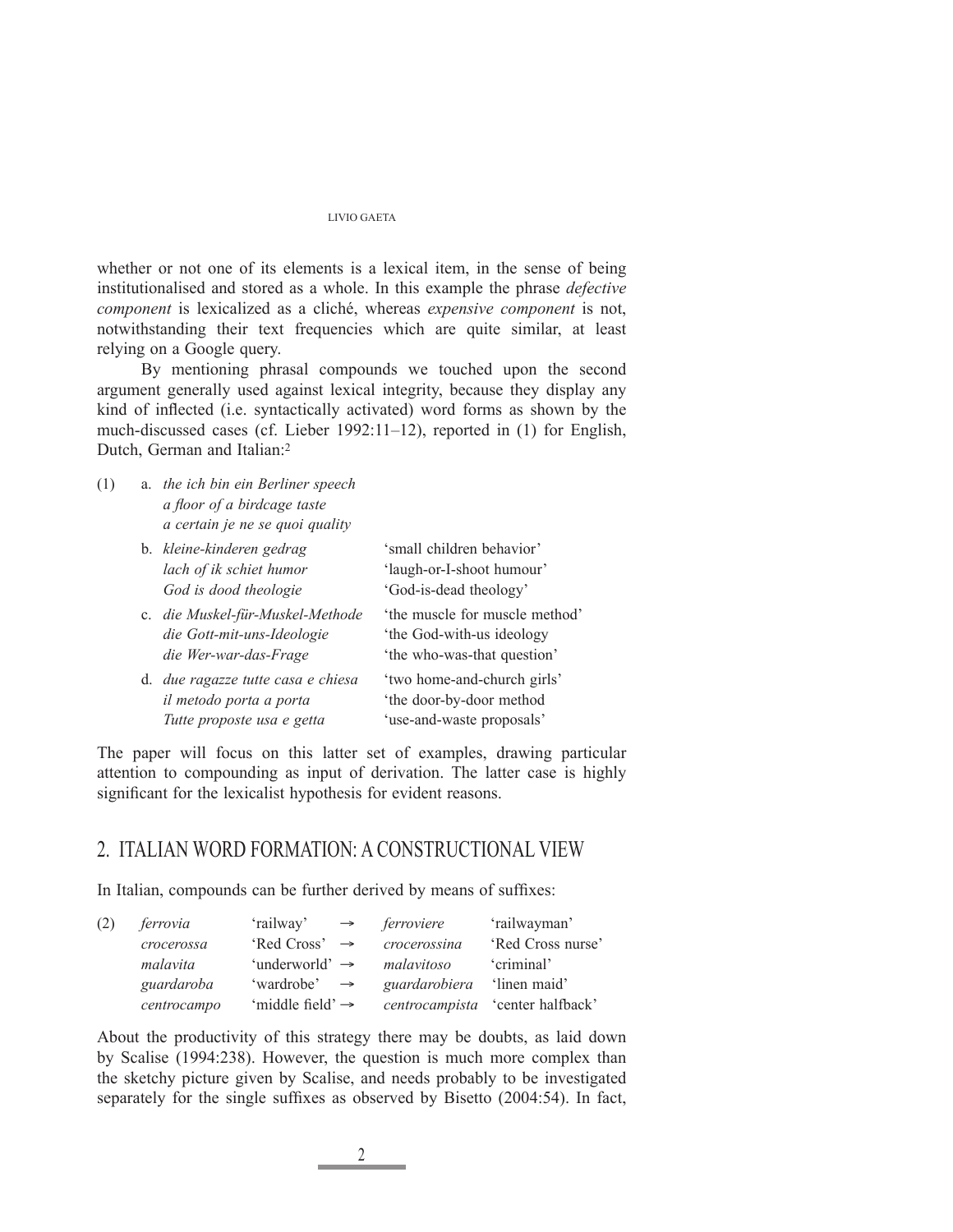if one takes into consideration highly productive suffixes like *-ista* '-ist', *-ismo* '-ism', *-ale*, '-al', etc., a number of examples comes to mind which speak in favor of the productivity of the process. At any rate, the problem needs to be thoroughly investigated in a systematic way (see Gaeta 2003 for a first attempt). Moreover, the question of bracketing paradoxes and of false intermediate steps shows up here, as can be gathered from the following examples which are mostly extracted from a three years newspaper corpus (cf. Gaeta & Ricca 2006), and are not attested even in big-size dictionaries like GRADIT containing about 350,000 entries:

| (3) |   | a. <i>terzomondiale</i>         | 'of the Third World'                                                   |
|-----|---|---------------------------------|------------------------------------------------------------------------|
|     |   | cortocircuitale                 | 'of a short circuit'                                                   |
|     |   | doppiosensista                  | 'who's expert on double entendre'                                      |
|     |   | liberoscambista                 | 'supporter of free trade'                                              |
|     |   | stileliberista                  | 'crawl-swimmer'                                                        |
|     |   | luogocomunismo                  | 'attitude of being full of commonplaces'                               |
|     |   | scialpinismo                    | 'Alpine-skiing'                                                        |
|     |   | terzaforzismo                   | 'supporter of the Third Force'                                         |
|     |   | primonovecentesco               | 'of the early 20 <sup>th</sup> century'                                |
|     |   | tardonovecentesco               | 'of the late 20 <sup>th</sup> century'                                 |
|     | b | chiaroscurale                   | 'of the chiaroscuro'                                                   |
|     |   |                                 | doppiogiochismo/doppiogiochista '(attitude of being a) double-crosser' |
|     |   | doppiolavorismo/doppiolavorista | 'attitude of / who's having a double job'                              |
|     |   | terzaviista                     | 'supporter of the third way'                                           |
|     |   | terzomondismo/terzomondista     | '(attitude of) supporter of the Third World'                           |
|     |   | seigiornista                    | 'participant of the Six-Days cycle race'                               |
|     |   | duecentometrista                | 'runner of the two hundred meters race'                                |
|     |   | seimetrista                     | 'pole-vaulter recording six meters'                                    |
|     |   |                                 |                                                                        |

In (3a) an interpretation like *terzo*+*mondiale* is formally possible, even though semantically wrong, i.e. we have a classical bracketing paradox. In (3b) the double analysis is not possible since in *chiaro* + \**scurale* the derivative \**scurale* is not attested (nor even possible), partially similar to cases like the much-discussed English example *blue-eyed*, where the derivative \**eyed* is not attested (cf. Spencer 1991:398–417):

| (4) | a. $[[terzo]_A [mondiale]_A]_A$   | $[[[terzo]_{A}[mond]_{N}]_{N}]$ iale] <sub>A</sub> |
|-----|-----------------------------------|----------------------------------------------------|
|     | b. $[[chiarot]_A^*[scurale]_A]_A$ | $[[[chiaro]_{A}[scur]_{A}]_{N}$ ale] <sub>A</sub>  |

 Booij (2005) has recently suggested treating bracketing paradoxes in a construction morphology framework, according to which schemas are better-suited to deal with such false intermediate steps. Three general schemas must be assumed: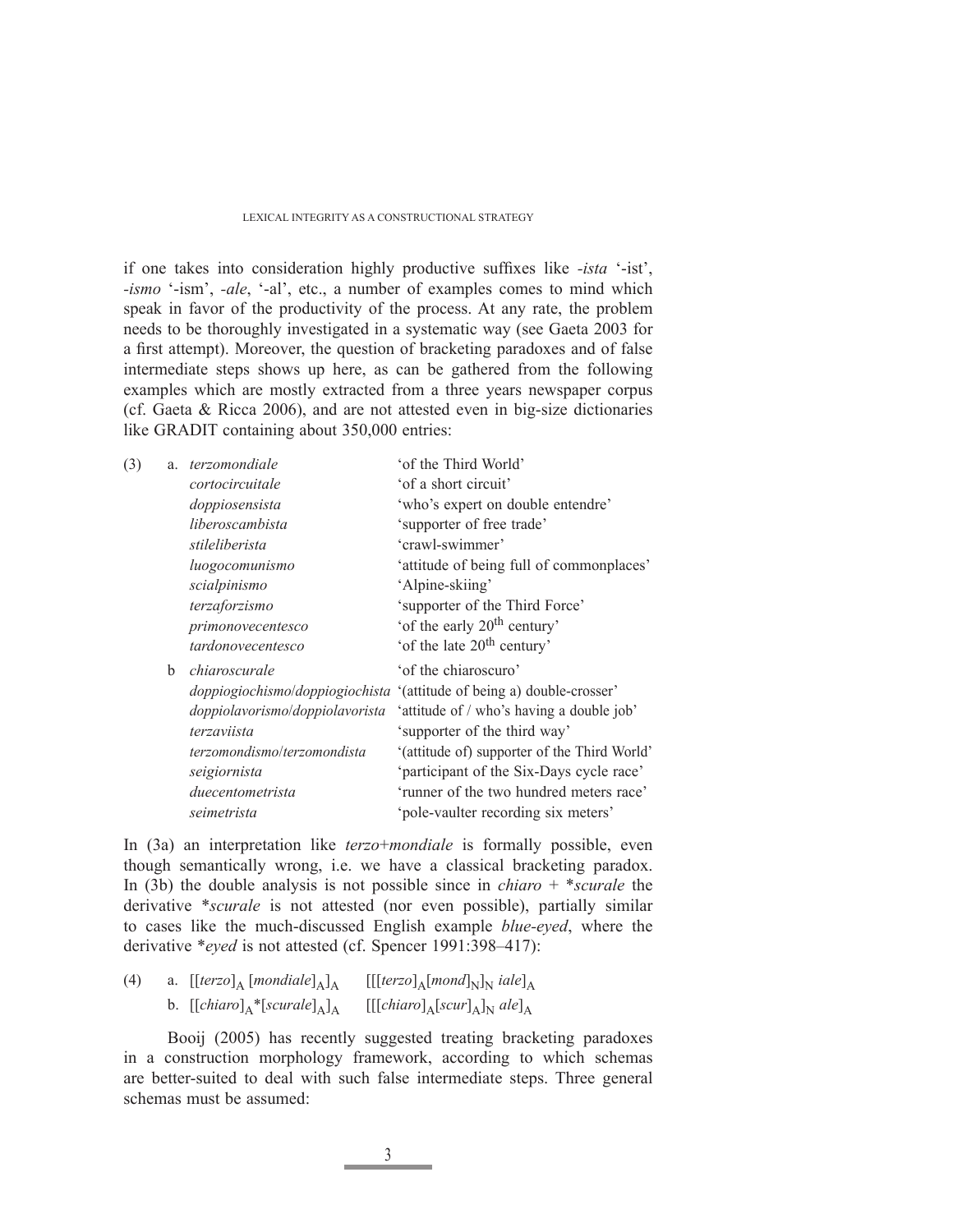# (5) a. Compounding:  $[[X]_X][Y]_Y]_Y$  c. Prefixation:  $[X [Y]_Y]_Y$ b. Suffixation:  $[[X]_Y Y]_Y$

To represent Booij's schemas, I adopt the (black) box notation displayed in (6).3 Compounds consist of two lexical items (the two internal boxes in (6a)), each specified with a lexical category; the internal box with the bold line represents the head of the compound which percolates to the external box.4 Similarly, a suffix (cf.  $(6b)$ ), which behaves as a head, is represented as a bolded box containing a further box, i.e. the input form selected. On the other hand, prefixes in (6c) are not considered heads and accordingly the external box is not bolded, because the whole shows the same lexical category of the inner base.5



Unlike Dutch as investigated by Booij, Italian compounds may be either left- or right-headed, depending on the lexical categories involved. Usually, compounds are left-headed; however, if the first member of the compound is an adjective and the second one is a noun, the latter usually plays the head-role (cf. Scalise 1992 for a general survey of Italian compounds):

(7) a. 
$$
[[X]_X][Y]_Y]_X
$$
 b.  $[[X]_X][Y]_Y]_Y$   $[[natural]_N [normal]_N$ 'still life'  $[[altto]_A [pinon]_N]_N$ 'table-land'

 An exception is constituted by color terms, in which a noun occurring on the right acts as a modifier: $6$ 

(8)  $\left[\text{[color term]}_{\text{A}}\right]\left[Y\right]_{\text{Y}}\right]_{\text{A}}$ 

 $[[blu]_A [notte]_N]_A$  'night-blue'<br> $[[rosso]_A [fuoco]_N]_A$  'fire-red'  $\left[\left[rosso\right]_{A} \left[fluco\right]_{N}\right]_{A}$  'fire-red'<br> $\left[\left[verde\right]_{A} \left[cup\right]_{A}\right]$  'dark green'  $[[\text{verde}]_A [\text{cup}o]_A]_A$ 

Therefore, the general schema in (6a) must be further specified adding more conditions on the lexical categories implementing it. Apart from these details, we can treat an Italian compound like *centrocampo* 'center halfback' or *altopiano* as the instantiation of a general schema, which is part of the lexicon and represents the pairing of a formal structure with a semantic structure, as suggested by Booij for Dutch:

(9) a. 
$$
[[X]_X][Y]_Y]_{X/Y}
$$

$$
\begin{array}{ccc}\n[[N]_N][N]_N]_N & [[A]_A][N]_N]_N \\
[1.5em] & [[A]_A][N]_N]_N \\
[[B]_N][\text{Gamma}^0]_N & [[ab]_A][\text{pi}^0]_N\n\end{array}
$$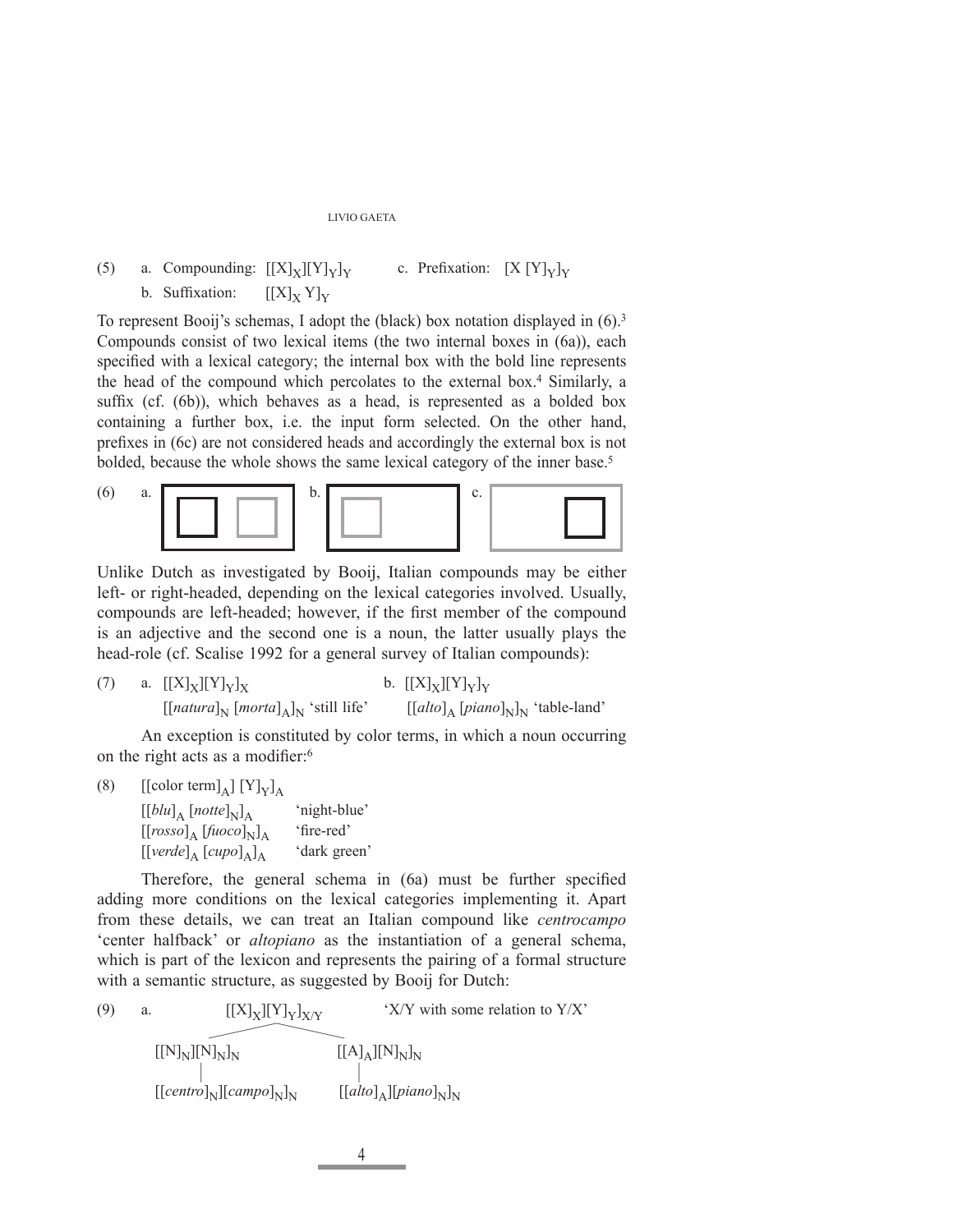The box notation allows one to represent the different patterns as a whole net of specific implementations of the general underspecified schema when lexical items are inserted into it:



The relevant thing to be gathered from the box notation is that the schema provides the general frame which is further specified by the concrete items entering the schema and forcing more specific interpretations as for compounds containing color terms.

In a similar way, a particular suffix represents the instantiation of the more general schema, in which each lower node inherits the property of its dominating node:

$$
(11) \quad \text{a. } [[X]_X \text{ Y}]_Y
$$

 # [[X]N *ista*]N 'one who carries out an activity relating to/typical for X' #  $[[aut]_N$  *ista*]<sub>N</sub> 'car driver' for the state of the state of the state of the state of the state of the state of the state of the state of the  $[auto]_N$ b.  $\left[\left[X\right]_{\mathrm{X}}$   $\mathrm{Y}\right]_{\mathrm{Y}}$  $[[X]_N$  ale]<sub>A</sub>  $[[X]_N$  *ale*]<sub>A</sub> 'relating to X' #  $[[circuit]_{N}$  *ale*]<sub>A</sub> 'of a circuit' for  $\sim$   $\sim$   $\sim$   $\sim$  $[circuito]_{N}$ 

In the case of *autista*, this word inherits the properties from the base lexeme *auto* to which it is linked. The semantics of the schema must be general enough to capture the broad spectrum of meanings of the derivatives: for an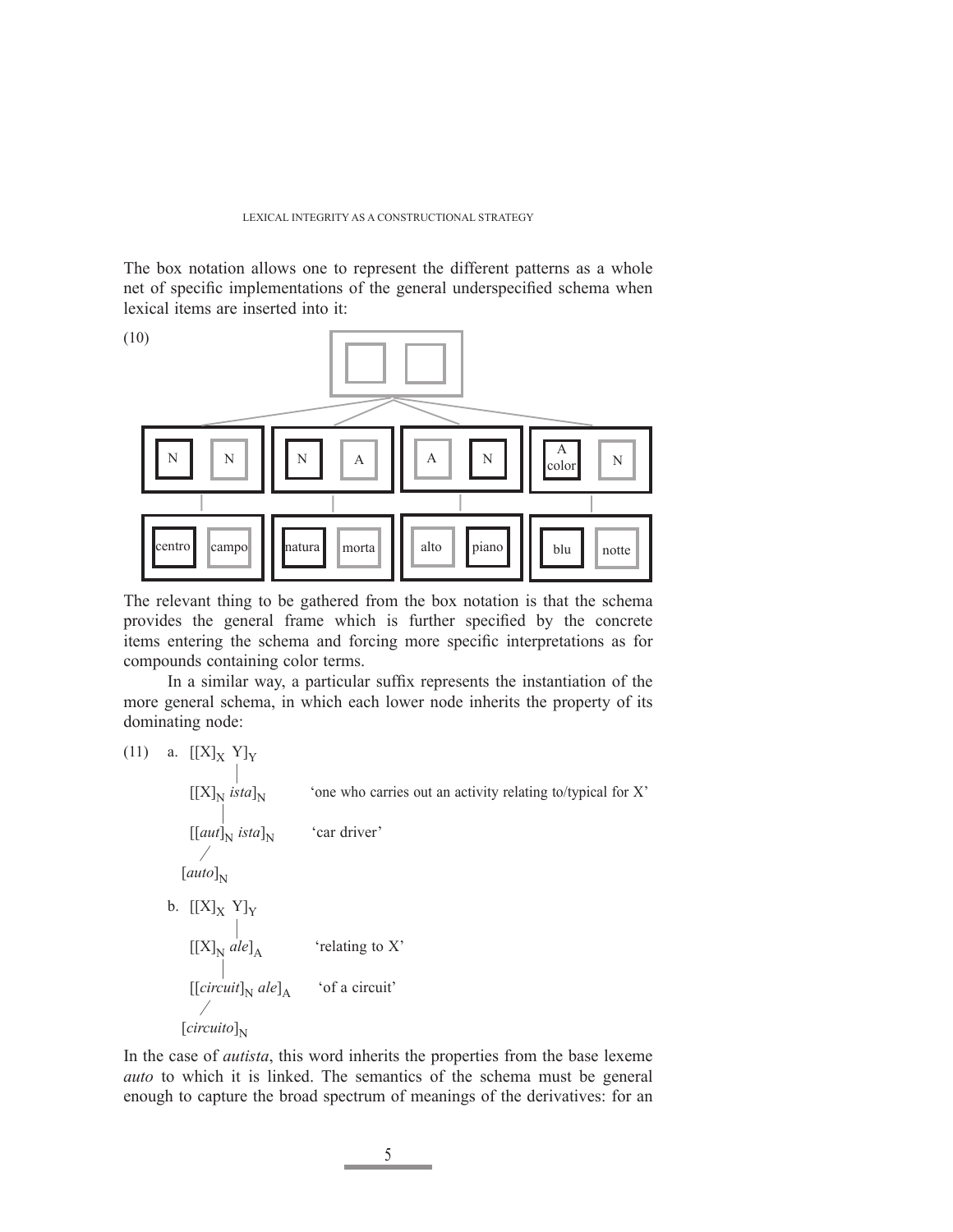*auto* it is typical to drive it, but for a *finale* it is typical to play it; therefore the meaning of *finalista* will be 'player of the finale'. Thus, the semantics of the formal schema also needs to be schematic enough to be enriched on the basis of encyclopaedic knowledge. The same holds for *-ale*. This is summarized by the general net:



To account for derivatives such as those in (3) above, Booij (2005) assumes the conflation of the compounding and of the suffixation schemas, in that «this template does not introduce a new formal type of complex words, but it expresses that it is the combination of two independently motivated word formation processes that systematically and productively co-occur»:

(13) a. 
$$
[X X]_N
$$
  $[[N]_N$  *istal*<sub>N</sub>]  
\n[ $X [[X]$  *istal*<sub>N</sub>]]<sub>N</sub> "who carries out an activity  
\n*centrocampista doppiosensista naturamortista*  
\nb.  $[X X]_N$   $[[N]_N$  *ale*<sub>A</sub>  
\n[ $X [[X]$  *ale*<sub>A</sub>]]<sub>A</sub> "relating to  $[X X]_N$ "

 *cortocircuitale terzomondiale*

The box notation allows us to represent the conflation process in the following straightforward way: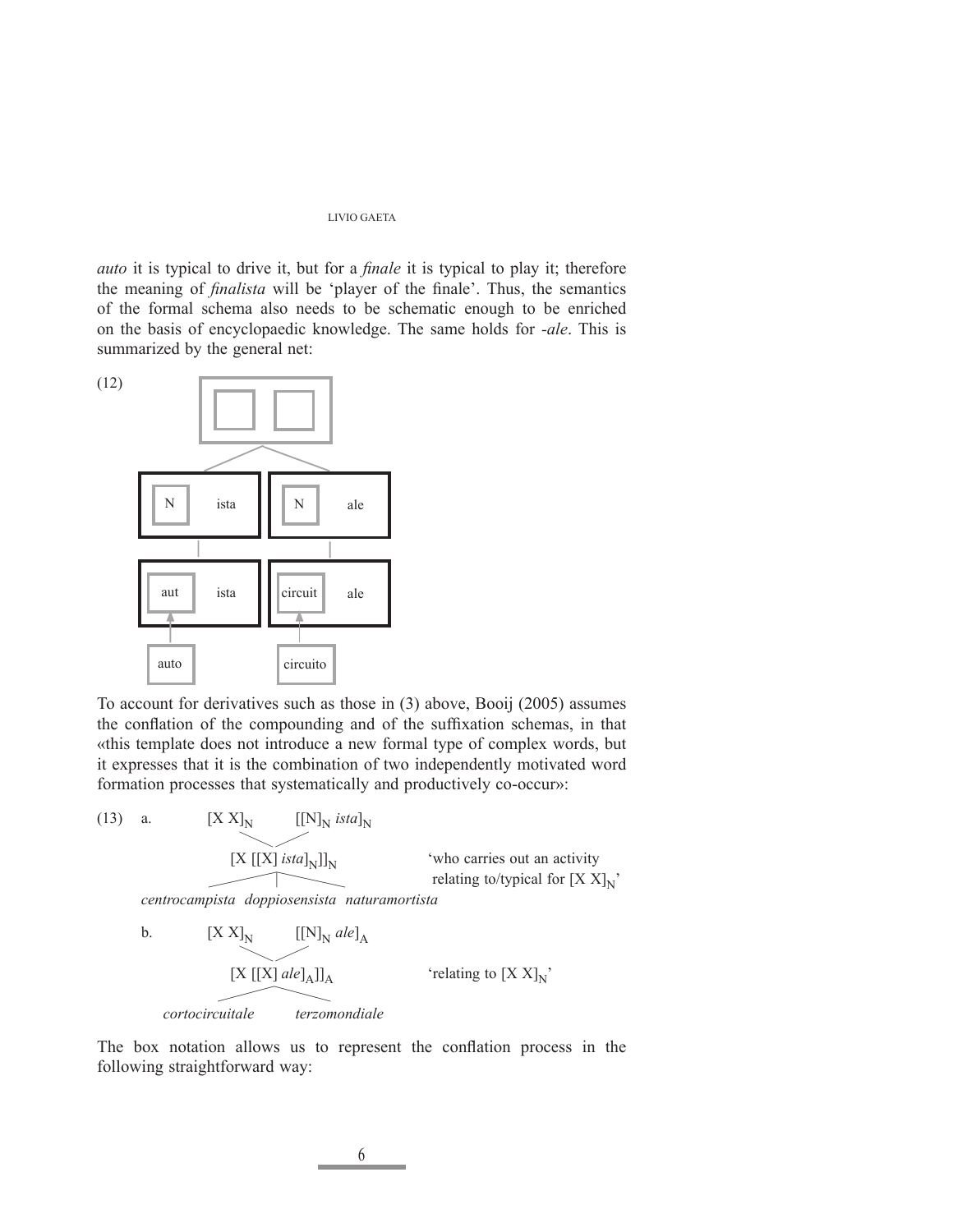

As suggested by Booij (2005), conflation may give rise to constructional idioms, namely constructions which regularly result from the combination of occurring schemas and display some kind of semantic idiosyncrasy, as in the case of the German examples given in (15a), comparable to the similar Italian structure in (15b), in which the left constituent A has scope over the nominal base of the adjectival head:

| (15) | a. $[A[N-ig]_A]_A$     | 'having N with property A'                              |
|------|------------------------|---------------------------------------------------------|
|      | recht-eck-ig           | 'rectangular'                                           |
|      | kurz-bein-ig           | 'short-legged'                                          |
|      | zwei-silb-ig           | 'disyllabic'                                            |
|      | b. $[A[[X]_N Y]_A]]_A$ | 'relating to the A span of N'                           |
|      |                        | tardorinascimentale 'relating to the late Renaissance'  |
|      | primonovecentesco      | 'relating to the early 20 <sup>th</sup> century'        |
|      | tardoalessandrino      | 'relating to the late period of the Alexandrian empire' |
|      | tardoborbonico         | 'relating to the late period of Borbonic kingdom'       |
|      |                        |                                                         |

The relevant fact expressed by conflation is that starting with a fully regular stepwise derivation (cf. respectively *rechteckig* ← *recht*+*eckig* and *tardorinascimentale* ← *tardo*+*rinascimentale*), an anomaly arises in cases like *kurzbeinig* or *tardoborbonico*, because the semantic interpretation requires the adjectival modifer to have scope over the embedded noun rather than over the derived adjective, which is furthermore not attested in German (cf. \**beinig*). Notice that for *tardorinascimentale* as well as for *rechteckig* a direct derivation respectively from *tardo Rinascimento* 'late Renaissance' and *Rechteck* 'rectangle' is available (and required by semantics), whereas this is excluded for *tardoborbonico* ← \**tardo Borbone* and *kurzbeinig* ← \**Kurzbein*.

A conflation can be further assumed for the fairly productive pattern of the Italian so-called parasynthetic verbs (cf. Iacobini 2004 for a survey):

(16) a. *im-burr<sub>N</sub>-are* 'to butter' \**burrare* ← *burro* 'butter' <br>*s-brin<sub>N</sub>-are* 'to defrost' \**brinare* ← *brina* 'hoar-fre *s-brinN-are* 'to defrost' \**brinare* ← *brina* 'hoar-frost'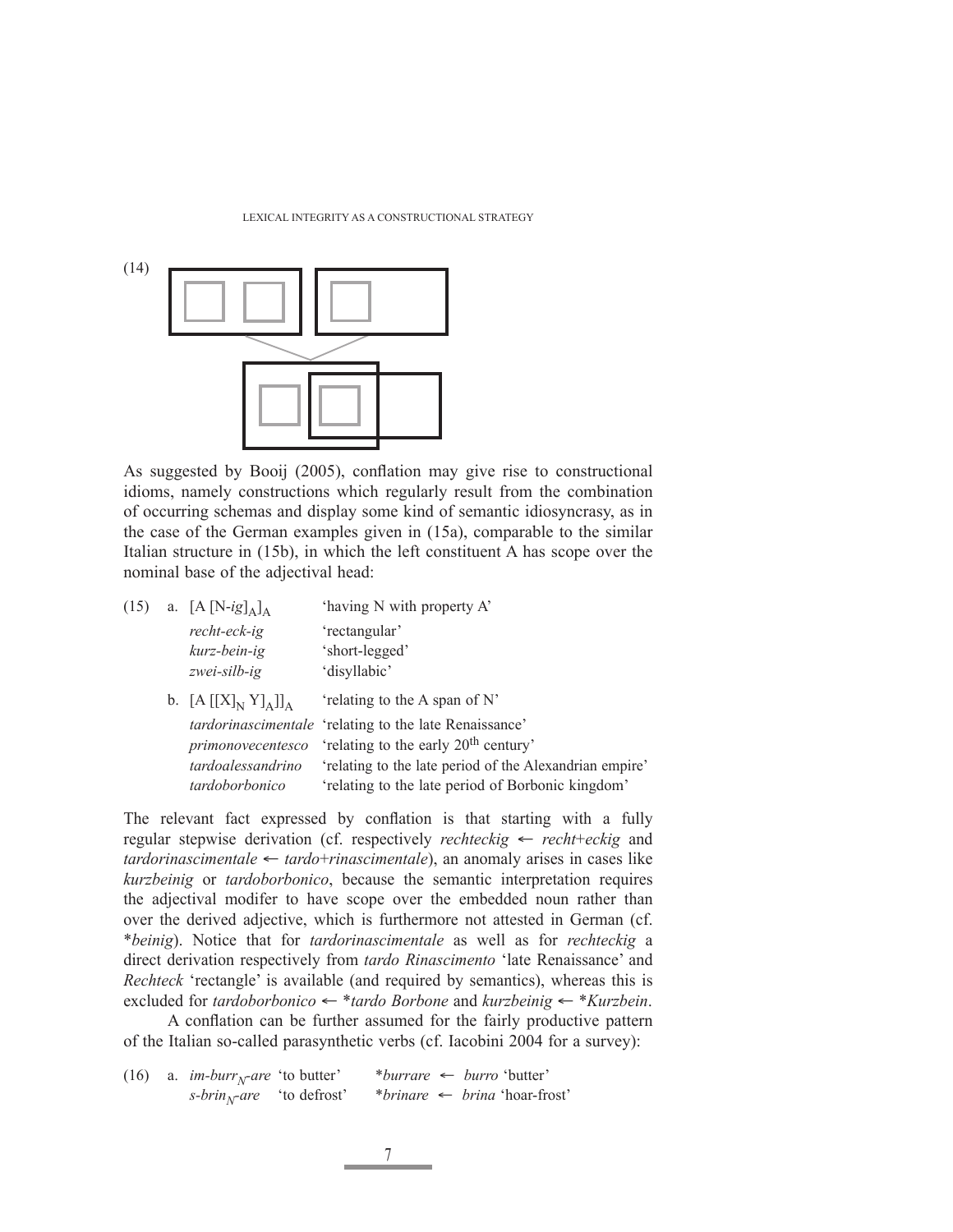| b. $[[oli]_{N}$ are $]_{V}$ 'to oil' |                                                                                         | $\leftarrow$ <i>olio</i> 'oil' |  |
|--------------------------------------|-----------------------------------------------------------------------------------------|--------------------------------|--|
|                                      | $\left[im\left[mettere\right]_{V}\right]_{V}$ 'to put in' $\leftarrow$ mettere 'to put' |                                |  |
|                                      | [s [caricare] <sub>V</sub> ] <sub>V</sub> 'to unload' $\leftarrow$ caricare 'to load'   |                                |  |

They have always been considered problematic because of the false intermediate step required by the alledged conversion *burro* → \**burrare* followed by a prefixation \**burrare*  $\rightarrow$  *imburrare*, similar to the attested *olio* → *oliare* and *mettere* → *immettere*, *caricare* → *scaricare*. As an alternative, the prefix has been considered head of the derivative, forcing a category change and the consequent inflectional class assignment of the derived verb. Under a constructional approach, in which the derivatives are accounted for by means of the conflation of the basic schemas for prefixation and for suffixation shown in  $(17)$ , these problems disappear because of the crucial property of construction morphology of allowing for intermediate representations, in between the concrete words and the abstract pattern.



Notice that the conflation of the schemas for prefixation and suffixation presupposes the simultaneity of the affixation processes (as already suggested by Darmesteter 1877:129), but assigns a priority to the latter over the former. Although it might appear stipulative (at least for those who view prefixes as heads, see above), this is justified by the occurrence of word pairs displaying different prefixes: *ingrassare/sgrassare* 'to grease/degrease', *infornare/sfornare* 'to put into/to take out of the oven', etc.7

 Thus, the constructional representation explains the effects of paradigmatic morphology as in *terzomondiale*; furthermore, it solves the bracketing paradoxes represented by *tardonovecentesco* or the false intermediate steps required by parasynthetic verbs. As concluded by Booij (2005):

«Lexical hierarchies of this sort, with individual lexemes at the bottom of hierarchy, and abstract patterns at higher levels express the tight relationship between the paradigmatic axis and the syntagmatic axis of language structure. Words can be assigned internal morphological structure and linked to abstract constructions (the syntagmatic dimension) on the basis of systematic formmeaning correspondences between existing lexemes (the paradigmatic dimension)»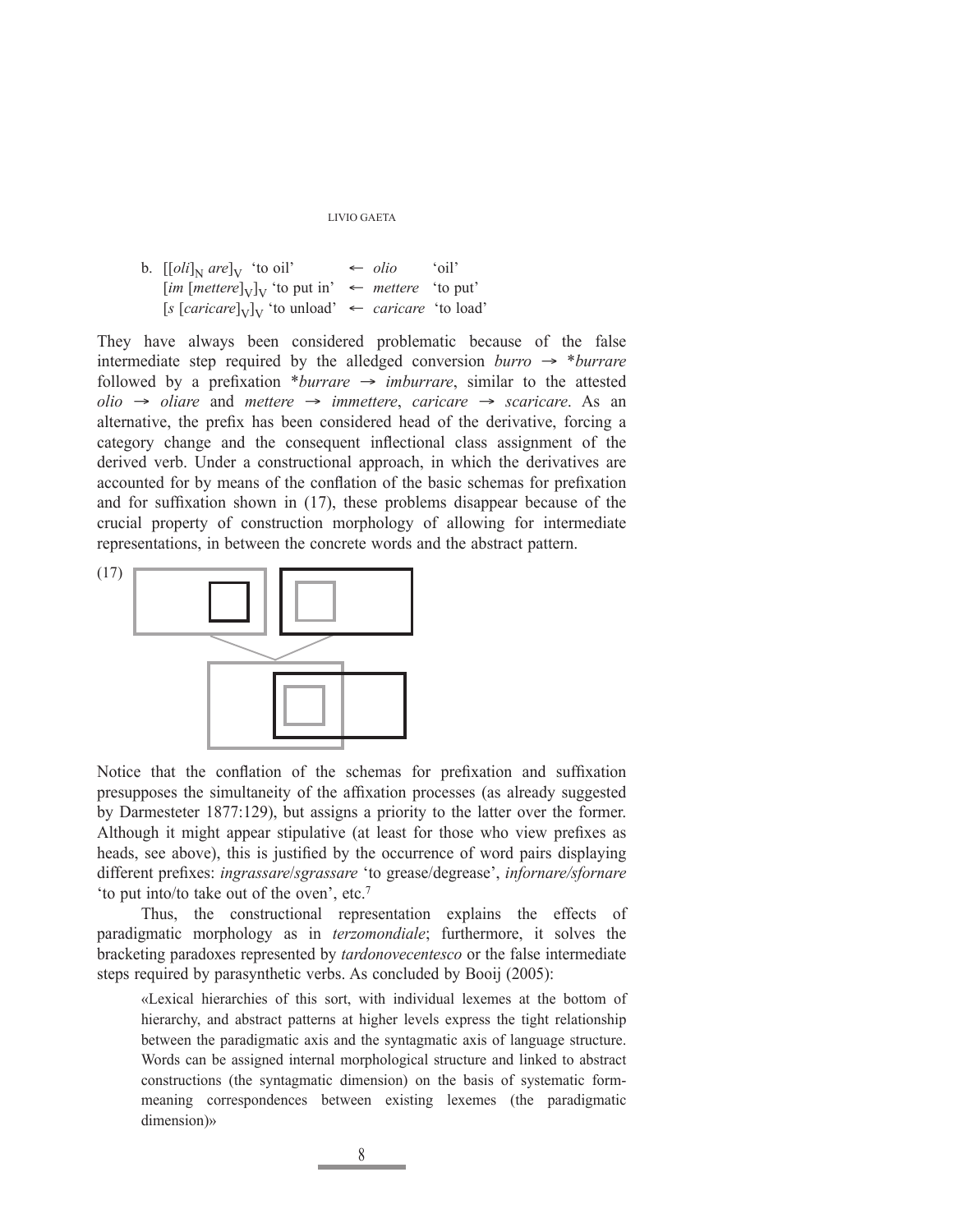# 3. CONSTRUCTIONAL IDIOMS AS DERIVATIONAL BASES

On this background, let us now consider further examples of conflated derivatives which are very peculiar because they come from what has been recently called a constructional idiom (cf. Fillmore, Kay and O'Connor 1988, Jackendoff 1997, Kay and Fillmore 1999):

| (18) | cerchiobottismo / cerchiobottista | the attitude of/who's supporting both |
|------|-----------------------------------|---------------------------------------|
|      |                                   | sides in an argument'                 |
|      | panciafichismo / panciafichista   | 'neutralism / neutralist'             |
|      | gattotopesco                      | 'lit. cat-mous-y'                     |

Their input is given by the so-called formal idioms in (19), which have the peculiarity of being partially underspecified, or lexically open, because they can be fitted into syntactic contexts:

| (19) | dare un colpo al cerchio e uno alla botte | It. give a blow to the hoop and                                        |
|------|-------------------------------------------|------------------------------------------------------------------------|
|      |                                           | another to the cask'                                                   |
|      | salvar la pancia per i fichi              | lit. save the belly for the figs, go<br>easy on the first courses'     |
|      | giocare come il gatto col topo            | lit. play like the cat with the mouse<br>act cruelly towards somebody' |

Far from representing severe violations of lexical integrity, I rather argue that they provide empirical support for highlighting the role played by lexical integrity as a constructional strategy, which forces the selection of lexical material filtering out grammatical stuff, in the cases at stake here articles, prepositions, and even verbs.

 Concretely, this happens by matching the input idioms with the complex construction resulting from the conflation of the compound construction  $[[X]_X[Y]_Y]_X$  in (6a) and the construction for suffixation  $[[X]_XY]_Y$  in (6b), which allows compounds to be further derived as shown above for [[[*centro*][*camp*]]*ista*] 'center halfback'. As has been seen in § 2, constructions specify the basic container for possible lexical derivations, independently of the intermediate steps, which may not exist: \**cerchiobotte*, \**bottista*.

 A construction is output-oriented: it is not bound with what is the (syntactic or lexical) base for the input, but it rather guides the derivation mapping the input onto a morphological output configuration.<sup>8</sup> The morphological schema filters out grammatical material leaving only the lexical material matching the construction.<sup>9</sup> This is further confirmed by a significant number of cases, only sporadically quoted in the literature, in which similar derivatives based on frozen phrases occur: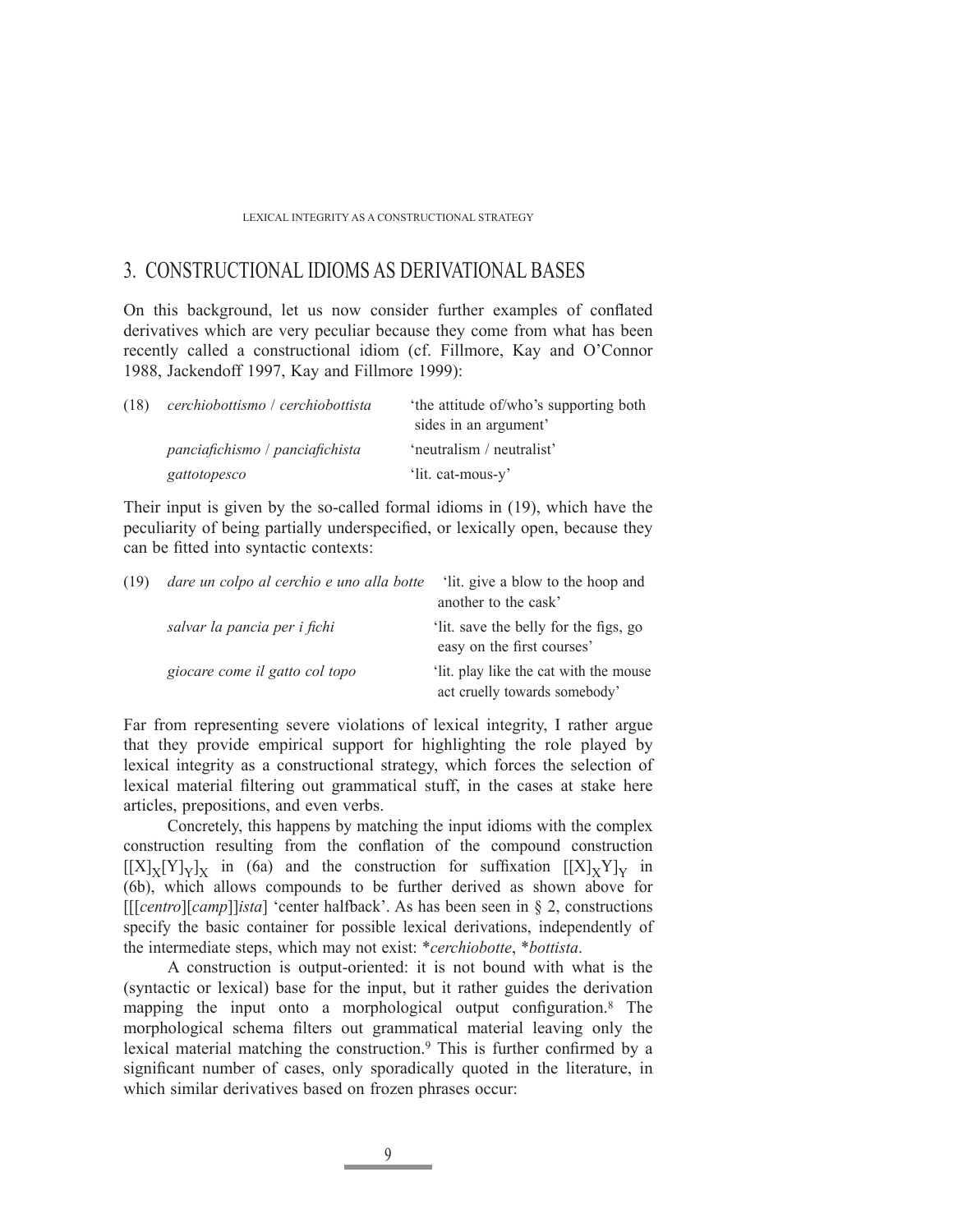| (20) | braccioferrista               | $\leftarrow$ braccio di ferro                            |
|------|-------------------------------|----------------------------------------------------------|
|      |                               | 'lit. arm of iron, trial of strength'                    |
|      | caneguardismo                 | $\leftarrow$ cane da guardia 'watch-dog'                 |
|      | casalibertario/casalibertista | $\leftarrow$ casa delle libertà 'house of the liberties' |
|      | malpancista                   | $\leftarrow$ mal di pancia 'stomach ache'                |
|      | restomondista                 | $\leftarrow$ resto del mondo 'rest of the world'         |
|      | saccopelismo/saccopelista     | $\leftarrow$ sacco a pelo 'sleeping bag'                 |
|      | saltomortista                 | $\leftarrow$ salto della morte 'somersault'              |
|      | volovelismo/volovelista       | $\leftarrow$ volo a vela 'soaring'                       |
|      | portaportista <sup>10</sup>   | $\leftarrow$ porta a porta 'door-by-door'                |
|      | marcabollare                  | $\leftarrow$ marca da bollo                              |
|      | 'provide with stamps'         | 'revenue stamp'                                          |
|      |                               |                                                          |

These cases provide further evidence in support of the view that the morphological schema has filtered out the incompatible grammatical stuff. Similar cases have also been pointed out for Spanish by Rainer (1993:100), who observes in this respect that «manchmal die phrasale Basis verändert wird, damit sie [*scil*. the derivatives] wortähnlicher erscheinen»:<sup>11</sup>

| $(21)$ fin de semana          | 'week-end' | $\rightarrow$ | finsemanista                    |
|-------------------------------|------------|---------------|---------------------------------|
| (dar) por el culo 'to bugger' |            | $\rightarrow$ | <i>porculizar</i> <sup>12</sup> |

The constructional mechanism allows us to spell out Rainer's suggestion that such frozen phrases (namely idioms) are matched with a morphological schema licensing them after the incompatible grammatical stuff has been filtered out. Furthermore, it must be noted that these examples severely cast doubt on a rule-based approach to word formation, because it is practically impossible to formulate general rules for deriving those words.

 From the perspective of a construction-based morphology, which is also able to deal with constructional idioms, the whole question of phrasal compounds can now be analyzed.

 In fact, loose or phrasal compounds of the Dutch type *lach of ik schiet humor* 'laugh-or-I-shoot humour' seen in (1) above actually are instantiations of the compound construction, where the modifier encodes a (often idiomatic and highly frequent) unit, i.e. a construction with substantive items (cf. Fillmore, Kay and O'Connor 1988). In contrast with formal idioms, substantive idioms are completely frozen, i.e. they cannot be fitted into any syntactic context. This analysis is entirely compatible with Bresnan and Mchombo's (1995:194) approach to phrasal compounds which are interpreted as «an N associated with the phrase XP». Similar observations hold true for the Italian examples mentioned in (1d) above. There is no need to look for some special mechanism such as conflation: for those cases, one just has to assume that in the compounding schema of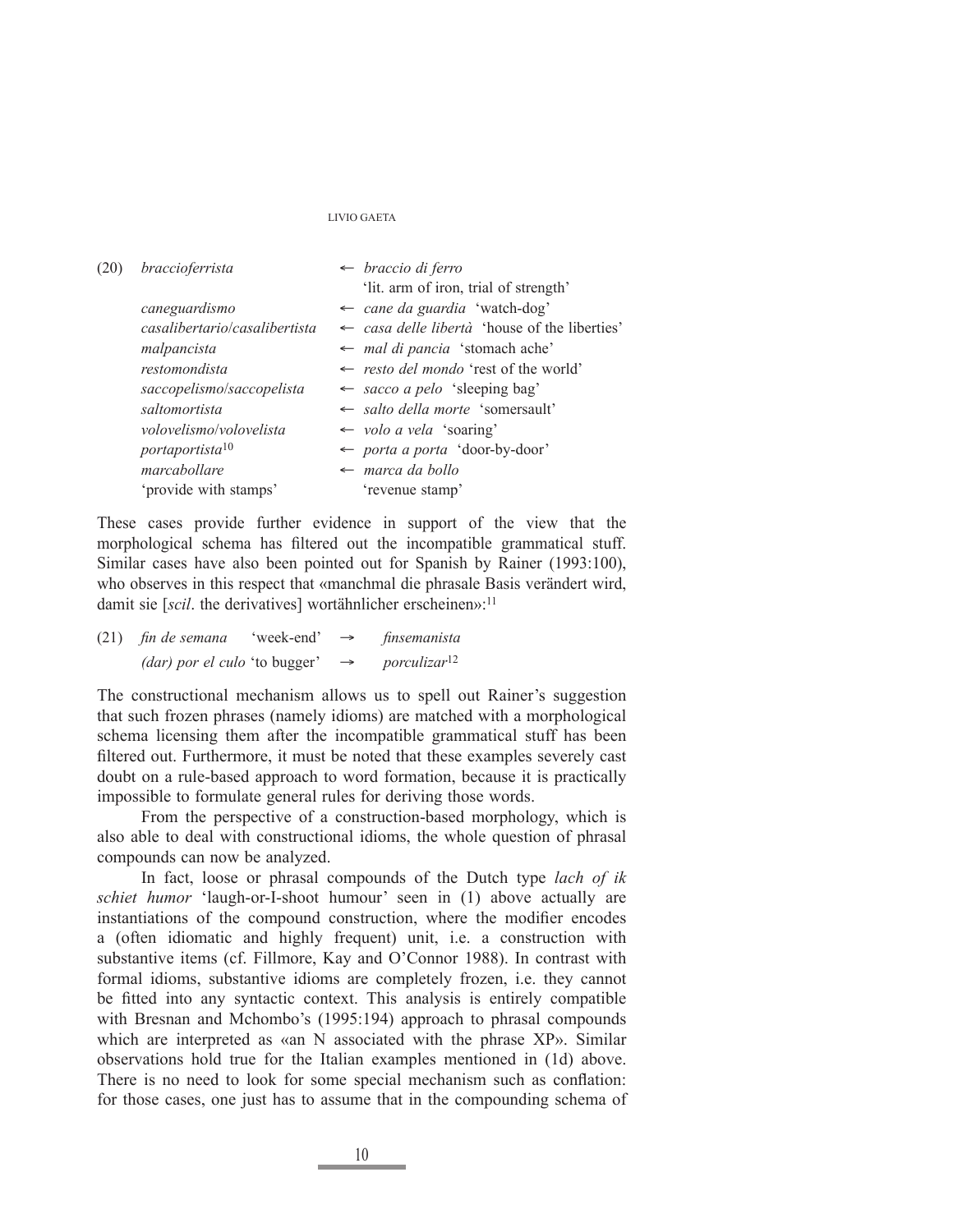$(6a)$  the modifier position can be occupied by one lexical(ized) cliché-based unit (cf. Carstairs-McCarthy 2005), which in this case has the form of a substantive idiom. In contrast with formal idioms, substantive idioms are entirely frozen, i.e. they cannot be fitted into any syntactic context.

 A similar approach can be adopted for the English examples *knowit-all-ish* reported by Bresnan & Mchombo (1995:193) and *stick-it-iveness*  mentioned by Bauer (1983:164), as well as for Italian derivatives such as the following ones:

| (22) | menefreghismo / menefreghista | '(attitude of a) couldn't-care-less person' |
|------|-------------------------------|---------------------------------------------|
|      | chissenefreghista             | 'who-cares-person'                          |
|      | celodurismo / celodurista     | '(attitude of a) man with a permanent       |
|      |                               | hard-on, male chauvinist'                   |
|      | benaltrismo / benaltrista     | '(attitude of) who always wishes            |
|      |                               | something different'                        |
|      | usaegettismo <sup>13</sup>    | 'attitude of who always uses and wastes'    |

In these cases, the suffixation schema in (6b) is selected. Their input is given by the substantive idioms which count as a unit, revealing their idiomatic status:

| (23) | Me ne frego!          | 'I couldn't care less!'                       |  |  |
|------|-----------------------|-----------------------------------------------|--|--|
|      | Ce l'ho duro!         | 'lit. I've got it hard, I have a hard-on!'    |  |  |
|      | Chi se ne frega!      | 'Who cares!'                                  |  |  |
|      | (Ci vuole) ben altro! | 'It will take something different from that!' |  |  |

The latter is made explicit by plural, which operates following the general nominal pattern and not extending to the whole substantive idiom, even though the latter option would be theoretically conceivable:

| (25) |  | a. celodurista / celoduristi  | b. *celabbianduristi              |
|------|--|-------------------------------|-----------------------------------|
|      |  |                               | 'lit. we-have-a-hard-on-ists'     |
|      |  | menefreghista / menefreghisti | *cenefreghiamisti                 |
|      |  |                               | 'lit. we-couldn't-care-less-ists' |

In other words, substantive idioms are fixed expressions, which are entirely inert from a morphosyntactic point of view. Here, one may venture the hypothesis that substantive idioms are usually treated as unanalyzed inputs, insertable into a suffixation schema, whereas formal idioms are at least partially analyzed and therefore force the intervention of a lexical integrity filter. This hypothesis needs however to be further investigated extending the range of empirical evidence in a language like Italian and more in general cross-linguistically.14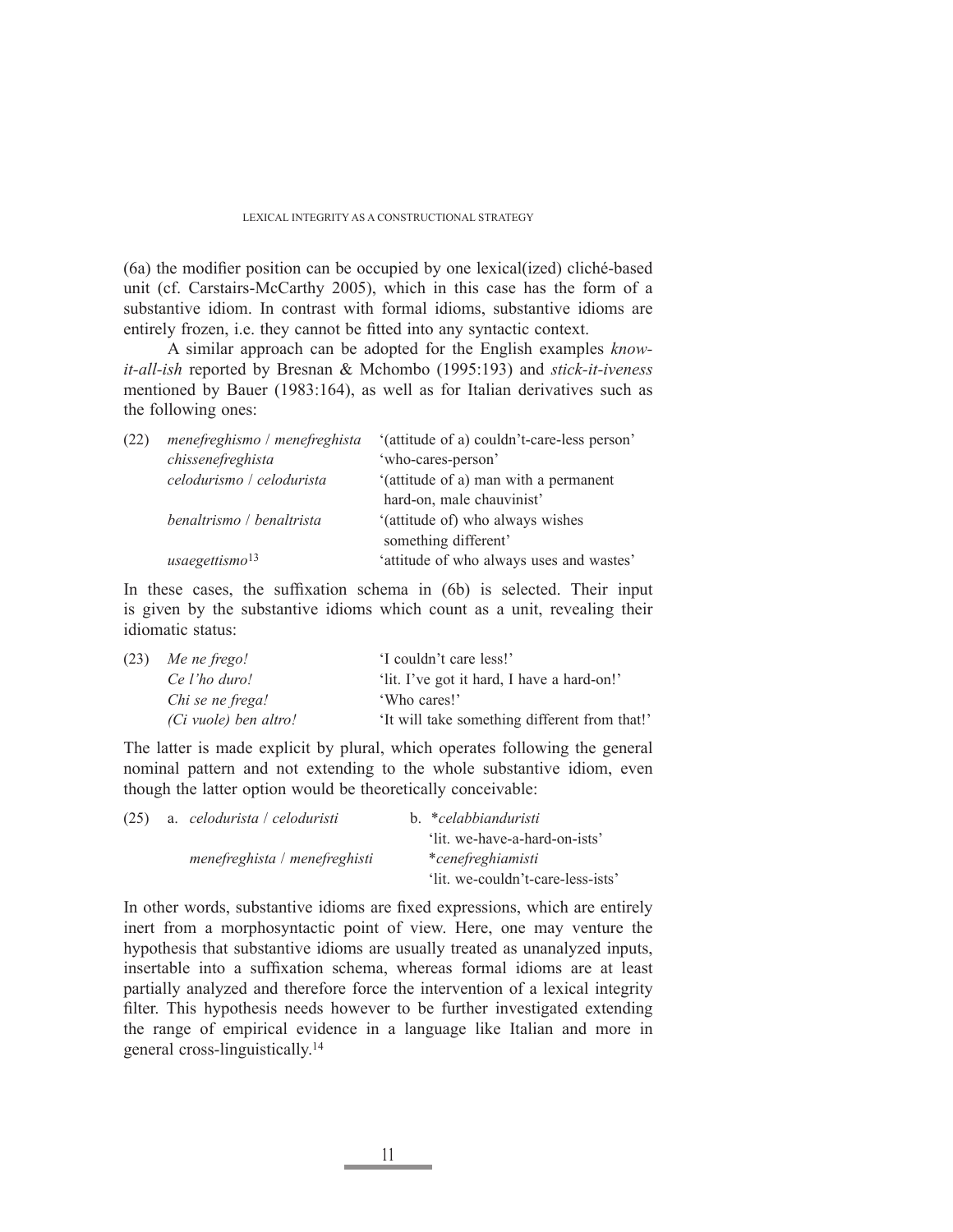# 4. CONCLUSION

To sum up, I tried to show the role played by constructions in deriving words by means of highly general schemas. The schemas are able to overcome the question of bracketing paradoxes and false intermediate steps relying on schema conflation, induced by frequent extended patterns. Moreover, schemas can be fed by constructional idioms: in the latter cases lexical integrity shows up as a filter for eliminating grammatical stuff incompatible with the lexical schema.

 These examples are relevant on a double basis: on the one hand they show that the rule concept on which post-Aronovian word formation is based does not hold at least for this set of examples. In fact, it is not possible to spell out an explicit rule even for the single cases considered. The only common thing is the outcome, which is adequately expressed by a schematic view of morphology. On the other, they support the active role played by lexical integrity as a strategy for fitting idioms into lexical patterns.

 To be sure, this set of examples refers to a small portion of the lexicon. One might therefore object that this evidence is rather scanty or even worse, that these formations are intentional coins laying down a flavor of artificiality. I have three counter-arguments against both critical remarks. First, these data reflect derivatives formed by means of highly productive word formation devices. Claiming that they are marginal simply discards this evidence and overshadows its relevance. Since speakers productively employ this strategy for forming new words, I do not consider reasonable to put this evidence aside simply because it does not fit into the general rule. Second, intentionality is a rather slippery escape because its role is in general rather difficult to establish. The best example that can be mentioned to demonstrate the slipperiness of this concept is terminology. Terminological coins are to a large extent intentional; however, it is not excluded that they may reflect normal patterns of word formation for a given language (see Plag 1999:13 for a discussion). Third, my feeling is that these examples reveal to the morphologist what idioms reveal to the syntactician: idioms apparently are (and mostly have been treated as) exceptions to the general regularity of syntactic structures. In fact, the opposite might also be the case (and a growing wealth of research is accumulating supporting this view).

 Therefore, there is no principled reason for denying a general status to schemas. The evidence suggests that schema-based behavior may be normal, and that rules only represent a generalization of highly transparent and frequent patterns, as also laid down by Bauer's (2001b:97) conclusion that «it could be that speakers work with analogy, but that linguists' descriptions of the output of this behaviour are in terms of rules». In other terms, analogical modeling is normal, and rules are rough generalizations extracted to account for highly recurrent patterns, cf. Kay & Fillmore (1999:30–1):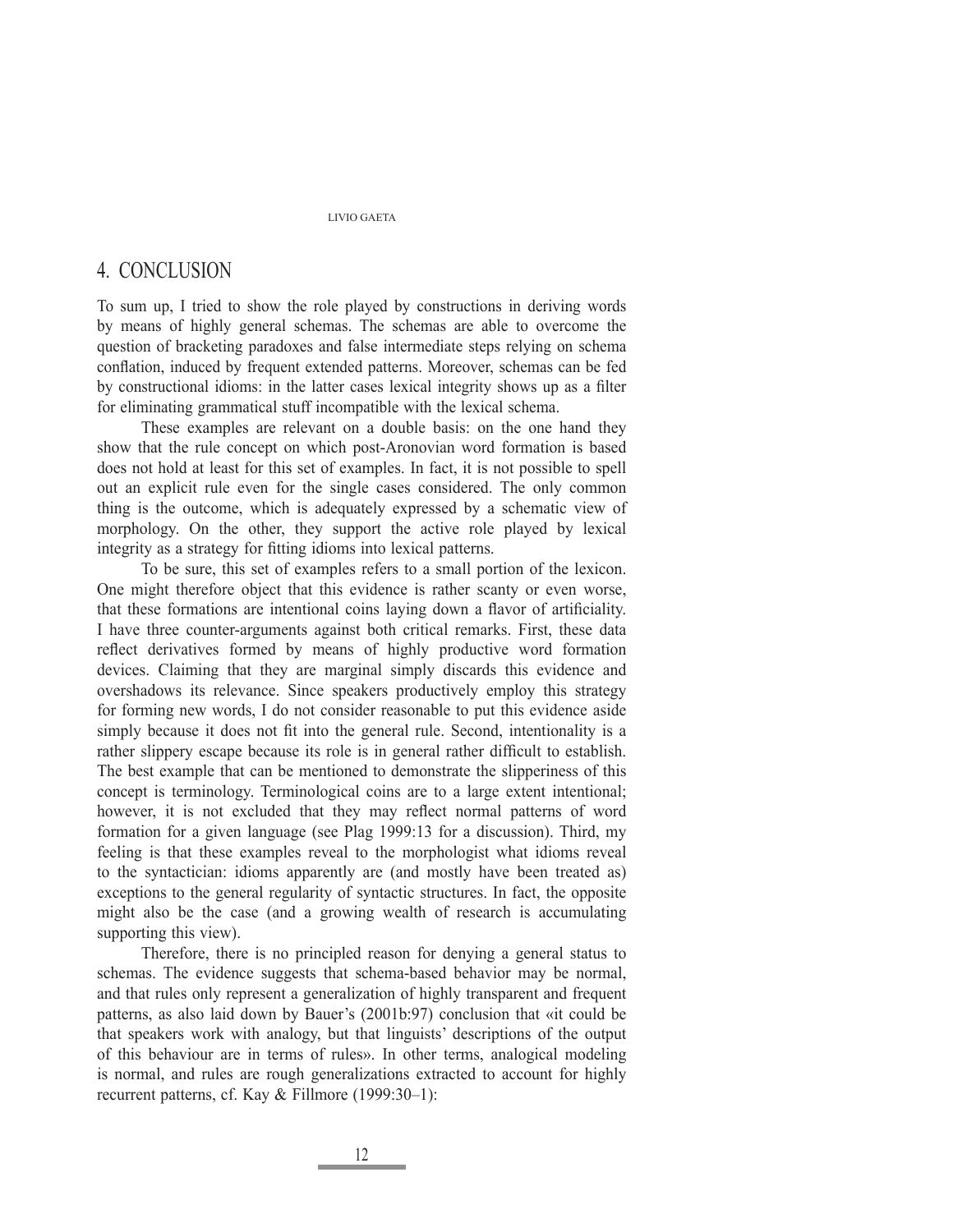«To know what is idiomatic about a phrase one has to know what is nongeneral and to identify something as nongeneral one has to be able to identify the general. In grammar, the investigation of the idiomatic and of the general are the same; the study of the periphery is the study of the core – and vice versa ... Proceeding in this somewhat inductive fashion from the empirical particularities and patterns whose existence cannot be denied to the broader generalizations and principles that order these patterns, a construction-based approach appears to provide promise of accounting both for the relatively idiomatic and for the abstract and more fully productive aspects of a language»

Constructions are «vertical» structures cutting across the different components of language, combining semantic, syntactic and phonological information (cf. Croft & Cruse 2004:247). From a constructional point of view, the problem is therefore not that syntax can be input for morphology; there is no need of a No Phrase Constraint. Rather, there are schematic representations specifically arranging morphological constructions which are different from syntactic constructions. Lexical integrity must be looked at as a strategy followed by the lexical component to instantiate morphological encoding.

# NOTES

\* Università di Napoli «Federico II»

This paper was presented at the Fifth Mediterranean Morphology Meeting held in Fréjus (15-18.9.2005). I thank two anonymous reviewers as well as all colleagues and friends who attended the meeting for their active discussion of my paper, which has greatly benefited from their kind suggestions and remarks. Needless to say, I carry the full responsability for the views expressed and the errors remaining in the paper.

<sup>1</sup> For instance, it has been objected that the name of the No Phrase Constraint already contains a violation of what it states! For a critical survey, cf. Spencer (1991:321).

2 An anonymous reviewer questions whether there are indeed cases of purely «syntactically activated» word forms being input of compounding. In this respect, one can mention Hungarian compounds like *tévé-t néz* 'watch television' (cf. Kiefer 1992:64–65) in which the noun *tévé-t* carries an accusative marker. Cf. Bauer (2001a) for a survey.

<sup>3</sup> I leave it open whether my notation also makes different predictions from Booij's, because it is not relevant for the purposes of the present discussion.

4 Since I am elaborating on Booij's paper, I take Dutch to exemplify the three basic types of constructions; accordingly, compounds are right-headed, as shown by the bolded right box of (6a). As will be discussed below, this need not be true crosslinguistically, e.g. for Italian. At any rate, the box notation allows one to express the peculiarities of a given language in a rather flexible way.

 $5 A$  similar representation can be assumed for non-category-changing suffixation,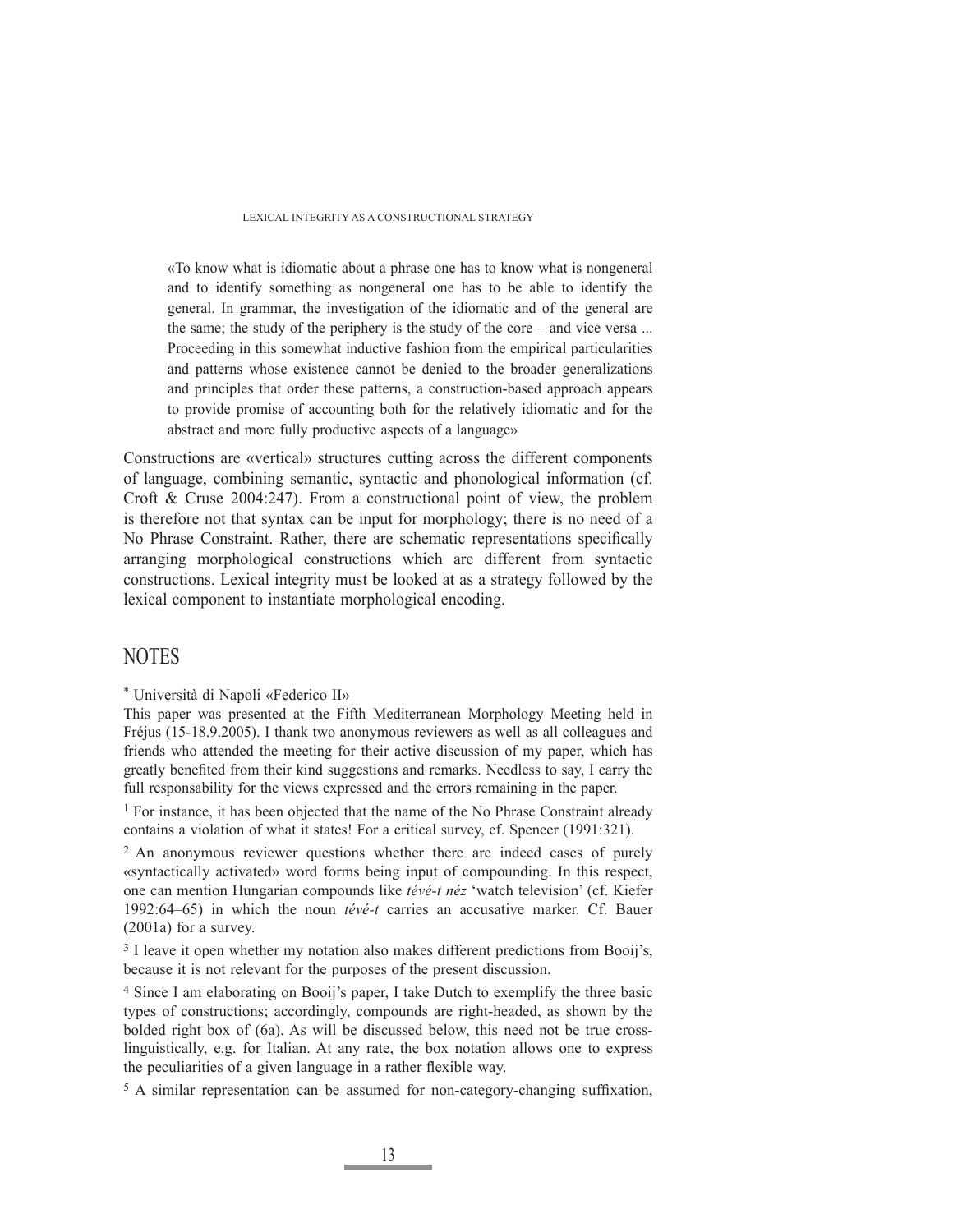for instance Italian diminutive suffixes like the one occurring in *letto* 'bed' → *lett-in-o*, *macchina* 'car'  $\rightarrow$  *macchin-in-a*, etc., in which the suffix is claimed not to behave as a head (cf. Scalise 1994: 264-266 for a discussion):



 $6$  I cannot agree with Bisetto (2004:41), who claims that such compounds are basically  $N+N$ , in which the color term is a noun further modified by a noun. Independent of the serious question of how to delimit adjectives and nouns when employed as modifiers within a NP (cf. Ricca 2005), for such compounds syntactic agreement with the head noun occasionally occurs in our corpus, which speaks in favor of their adjectival status: «emozionato dai manifesti rossi fuoco» (*La Stampa* 9-1996). More in general, in Italian the property of agreement is rather weak in the case of color terms, because they are often invariable (cf. *le camicie sono rosa* / \**rose* 'the shirts are pink'). I am not sure whether considering all these color terms as nouns would be both theoretically and empirically an adequate solution.

7 Furthermore, it is not necessary to allow for two different derivational processes for ingressive and egressive parasynthetic verbs, as put forward by Iacobini (2004:168– 72), who claims that only the first type should be considered a true parasynthetic verb, whereas the second type should be treated as a case of prefix substitution. Independently of the plausibility of Iacobini's analysis, this also points to a further case of paradigmatic morphology at least for the egressive class, which is of interest here.

8 Being output-oriented, the constructions are also sensitive to salience as for the lexical material selected. Though the question of salience needs further research, it can be observed that in the formal idioms listed in (19) the verbs approach the status of a support predication, being easily replaceable by means of truly support verbs like *fare* 'to do' (e.g. *fare come il gatto con il topo* 'lit. to make like the cat with the mouse'). Instead, both nouns are highly salient and cannot be easily replaced by synonymous or hyperonymous terms: *\*giocare come il gatto con il sorcio*, *\*giocare come il felino con il topo*.

9 Moreover, in Italian the compound schema is preferably selected for further derivations only in the case of non verbal lexical units (i.e., either nouns or adjectives). Verbs can be taken as input of further derivations only if an intermediate nominal VN derivative (which may also be interpreted as a reduced VP, cf. Ricca 2005) is attested. In other words, an unproductive formation like *guardarobiera* 'linen maid' given in (2) above as well as an isolated new formation such as *calabraghismo* 'attitude of giving in' (cf. La Repubblica 19/10/2004: *Espugnata Roma grazie al calabraghismo di Fini* 'Having Rome been stormed because of Fini's giving in') are mediated respectively by *guardaroba* 'wardrobe' and *calabraghe* 'lit. somebody who pulls down his trousers, coward'. This strongly limits the possibility for verbs being input of the conflation schema given in  $(14)$ above. Therefore, for cases like *calabraghismo* the suffixation schema of (6b) is selected.

10 The example comes from the following chat-passage: «Io sono solo un postino: ambasciator non porta pena. Insomma sono un cattivo volantinatore per lo stesso motivo per cui sono un cattivo 'portaportista'», 'I am only a mailman: the messenger does not carry any responsability. I am very bad in giving around leaflets for the same reason that I am a bad door-by-door seller' (Google search 06/01/2006).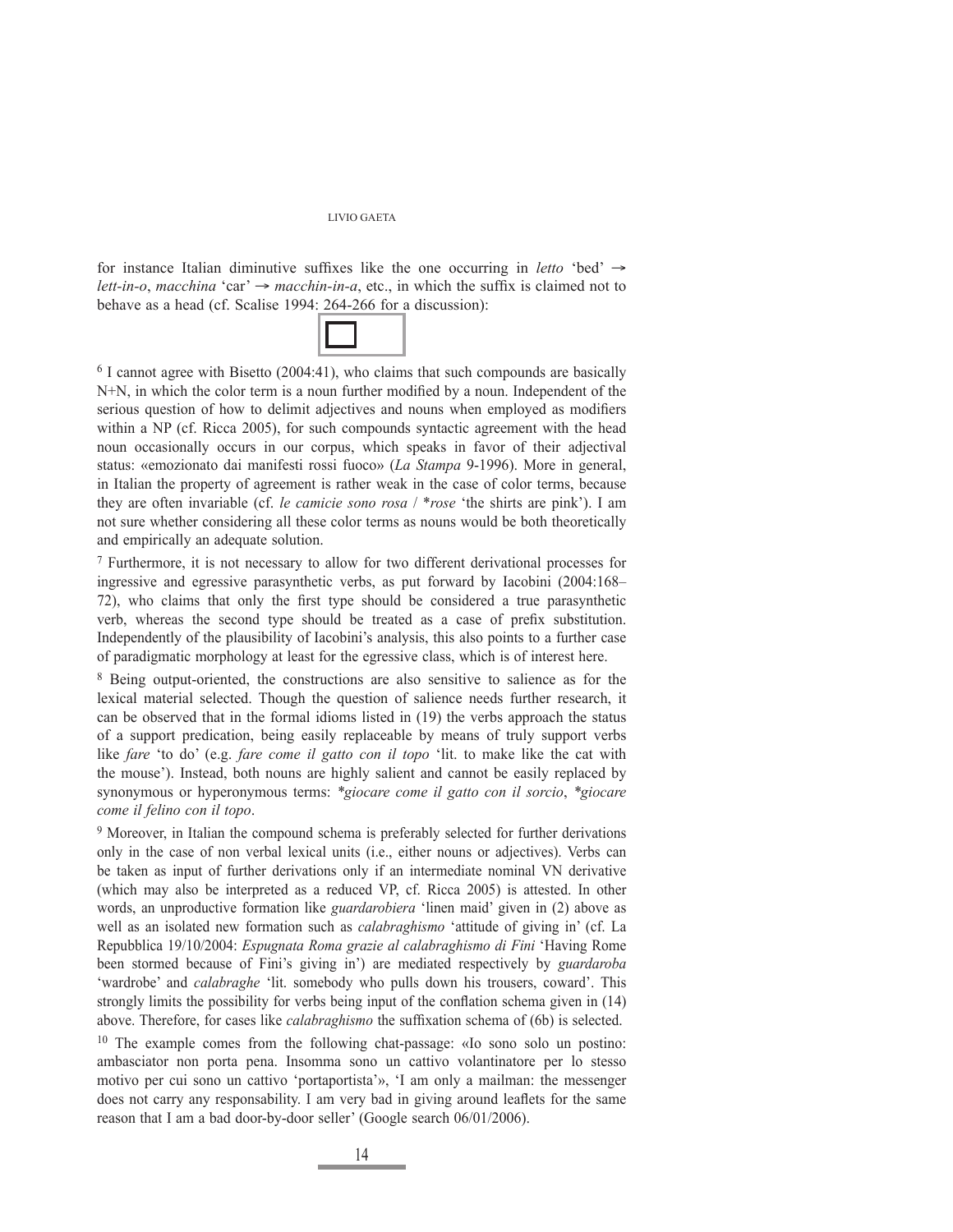$11$  Translation: «sometimes the phrasal basis is modified so as to make the derivatives more similar to words».

12 One can compare this derivative with similar Italian formations such as *perculare* (cf. «non mi venite a perculare, ché la situazione è seria», 'don't bugger me about, 'cause the thing is serious', elicitable from the NUNC-corpus available at URL: http://www.corpora.unito.it). One might object that in this case the grammatical word *per* is not filtered out; however, one has to consider that both in the Italian (*prendere per il culo* 'lit. take for the ass') and in the Spanish example, the preposition is explicitly specified as part of the formal idiom underlying the derivative.

13 This form is attested in the following chat-passage: «e dai, non accusarmi di usaegettismo. i bss vengono da 2 dischi eccellenti e qui boh. ma non sono abbastanza inascoltabili per te, mi sa!», 'come on, don't accuse me of using-and-wasting. The bss. come from 2 excellent records, but they are probably not enough unhearable for you!" (Google-query, 6.1.2006).

<sup>14</sup> One has to add that in order to verify this hypothesis the criteria have to be made clear which distinguish between substantive and formal idioms, because, as is often the case in language, the boundaries between the two typologies may be uncertain, as was pointed out to me by N. Vincent in the discussion which followed my talk in Fréjus. Furthermore, the role of salience should be carefully investigated because it is likely to weigh differently for the different pieces forming an idiom. Thus, articles (and articulated prepositions) are presumably not very salient in Italian idioms, but they play a crucial role in German in detecting the so-called *Funktionsverbgefüge* ('function verb chain') as in *etwas zum*/\**zu dem Ausdruck bringen* 'to express something, lit. bring something to the expression'. On the other hand, as was observed above for *per*, prepositions may be very salient in Italian idioms.

### REFERENCES

- Baker, M. (1988), *Incorporation: a Theory of Grammatical Function Changing*, Chicago, The University of Chicago Press.
- Bauer, L. (1983), *English Word-formation*, Cambridge, Cambridge University Press.
- Bauer, L. (2001a), *Compounding*, in M. Haspelmath *et al.* (eds.), *Language Typology and Language Universals*, Berlin and New York, Walter de Gruyter, 695–707.
- Bauer, L. (2001b), *Morphological Productivity*, Cambridge, Cambridge University Press.
- Bisetto, A. (2004), *Composizione con elementi italiani*, in M. Grossmann and F. Rainer (eds.), *La formazione delle parole in italiano*, Tübingen, Niemeyer, 33–55.
- Booij, G. (2005), *Construction and Derivation: Evidence for Construction Morphology*, in W.U. Dressler *et al.* (eds.) *Morphology and its Demarcations. Selected Papers from the 11th International Morphology Meeting, Vienna, February 2004*, Amsterdam and Philadelphia, John Benjamins.
- Botha, R. (1983), *Morphological Mechanisms*, Oxford, Pergamon Press.
- Bresnan, J. & S.A. Mchombo (1995), *The Lexical Integrity Principle: Evidence from Bantu*, «Natural Language and Linguistic Theory», 13, 181–254.
- Carstairs-McCarthy, A. (2005), *Phrases inside compounds: a puzzle for lexicon-free morphology*, «SKASE Journal of Theoretical Linguistics», 2, 34–42.